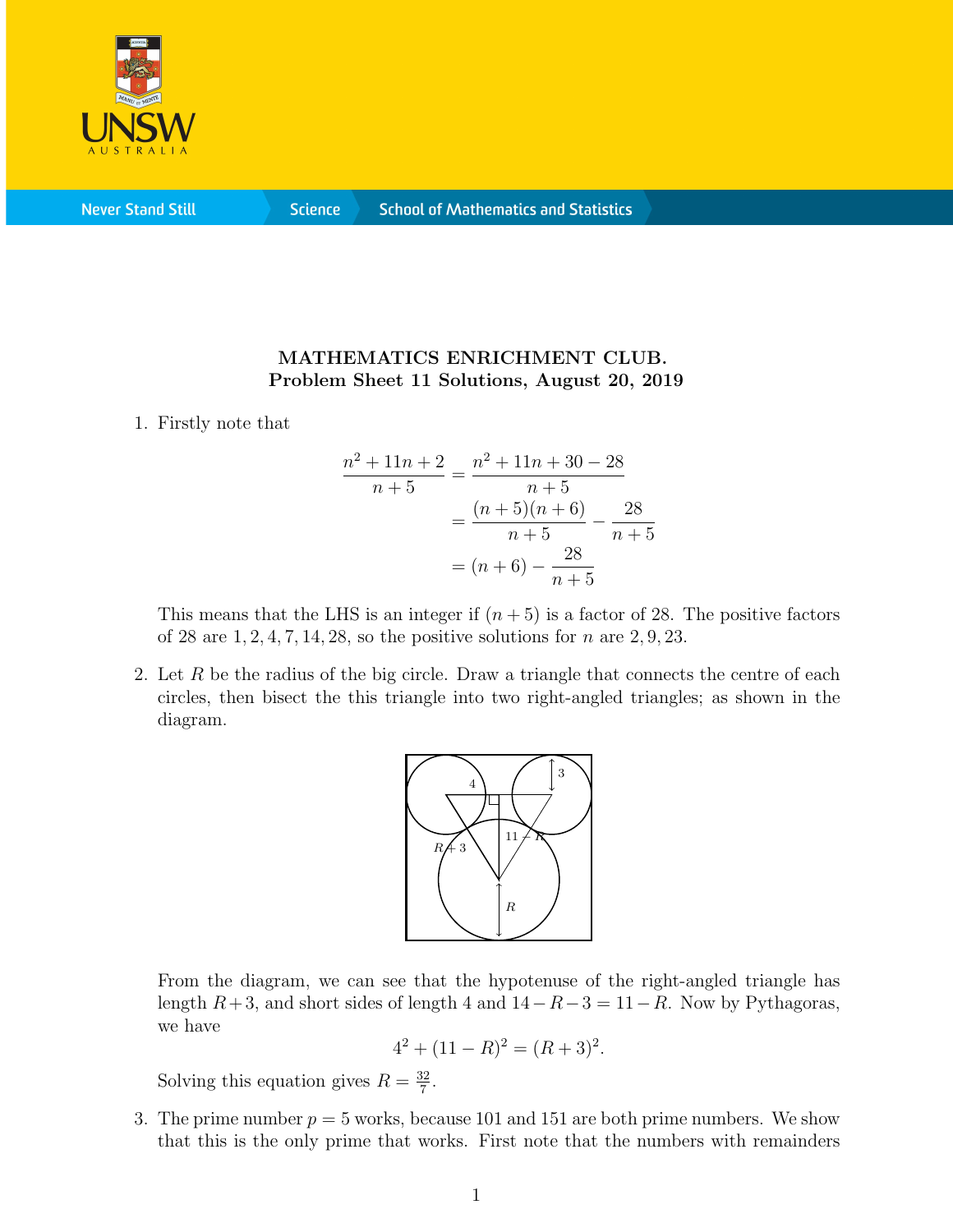1, 2, 3 or 4 when divided by 5 covers all possible integers not divisible by 5; i.e suppose the number  $x_1$  has remainder 1 when divided by 5, then  $x_1$  must be one of  $1, 6, 11, \ldots$ 

Now to check that  $4x_1^2 + 1$  and  $6x_1^2 + 1$  are not prime, we argue has follows: since  $x_1$ has remainder 1 when divided by  $5, 4x_1^2 + 1$  has remainder  $4 \times 1^2 + 1 = 5$  when divided by 5. Hence  $4x_1^2 + 1$  is divisible by 5 and therefore not prime. We can repeat this for the other numbers  $x_2$  (which has remainder 2 divided by 5),  $x_3$  and  $x_4$ , and show that it fails to be the desired prime number each time.

4. Arrange the stones clockwise in a circle ordered by increasing weight. Now move the stickers on each stone one position counter-clockwise. The result is that the heaviest stone is now labelled with the lightest weight, with all the other stones labelled with a sticker heavier than its true weight.

Now if we are to select any number of stones from  $1 - 99$ , as long as we exclude the heaviest stone from our selection, the total true weight of the stones we selected will always be lighter than the total weight on their stickers. On the other hand, the set of stones we did not select (that is, the complementary subset containing the heaviest stone) will always have true weight less than the total weight given by their stickers, because the total weight of the stones has not changed.

- 5. The 99 locked boxes can all be opened as long as the key to the smashed box is contained in the very last box we open.
	- (a) We can think about this as placing 99 balls in a bag, with one of the ball painted red. The red ball represents the box that contains the key to the smashed box (we consider 99 boxes here because the first ball we draw is the box we smash). Hence, we want to draw the red ball last; the probability that this occurs is 1/99.
	- (b) We now have two red balls in the bag, so the probability of opening all locked boxes is  $2/99$ .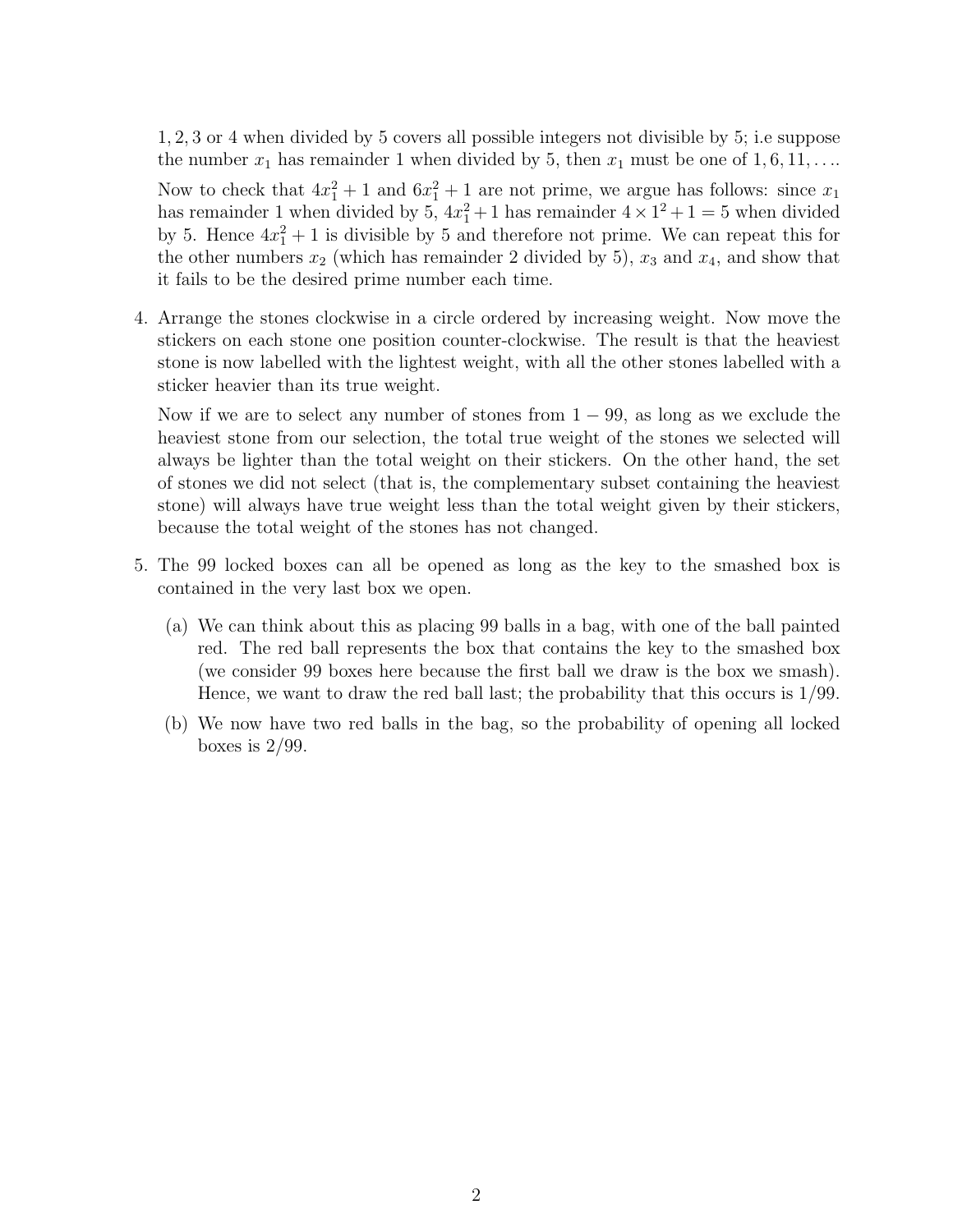## Senior Questions

1. (a) Let one of the internal angles of the parallelogram be  $\theta$ . Then the other internal angle is  $180^\circ - \theta$ .



By the cosine rule,

$$
y^2 = a^2 + b^2 - 2ab\cos(\theta). \qquad (1)
$$

Similarly,

$$
x^2 = a^2 + b^2 - 2ab\cos(180^\circ - \theta),
$$

but since  $\cos(180^\circ - \theta) = -\cos(\theta)$ ,

$$
x^2 = a^2 + b^2 + 2ab\cos(\theta). \qquad (2)
$$

Adding equations (1) and (2) together, we obtain

$$
x^2 + y^2 = 2a^2 + 2b^2,
$$

as required.

(b) Find the point  $D$  so that  $ABCD$  is a parallelogram, as shown.



Then the two diagonals AC and BD intersect at M and  $BD = 2m$ . Applying the parallelogram law from part (a) to  $ABCD$ , we have

$$
(2m)2 + b2 = 2a2 + 2c2
$$
  
4m<sup>2</sup> = 2a<sup>2</sup> + 2c<sup>2</sup> - b<sup>2</sup>

Thus  $m=\frac{1}{2}$ 2 √  $2a^2 + 2c^2 - b^2$ . Furthermore, if  $a = b = c = s$ , then √

$$
m = \frac{1}{2}\sqrt{2s^2 + 2s^2 - s^2} = \frac{\sqrt{3}}{2}s.
$$